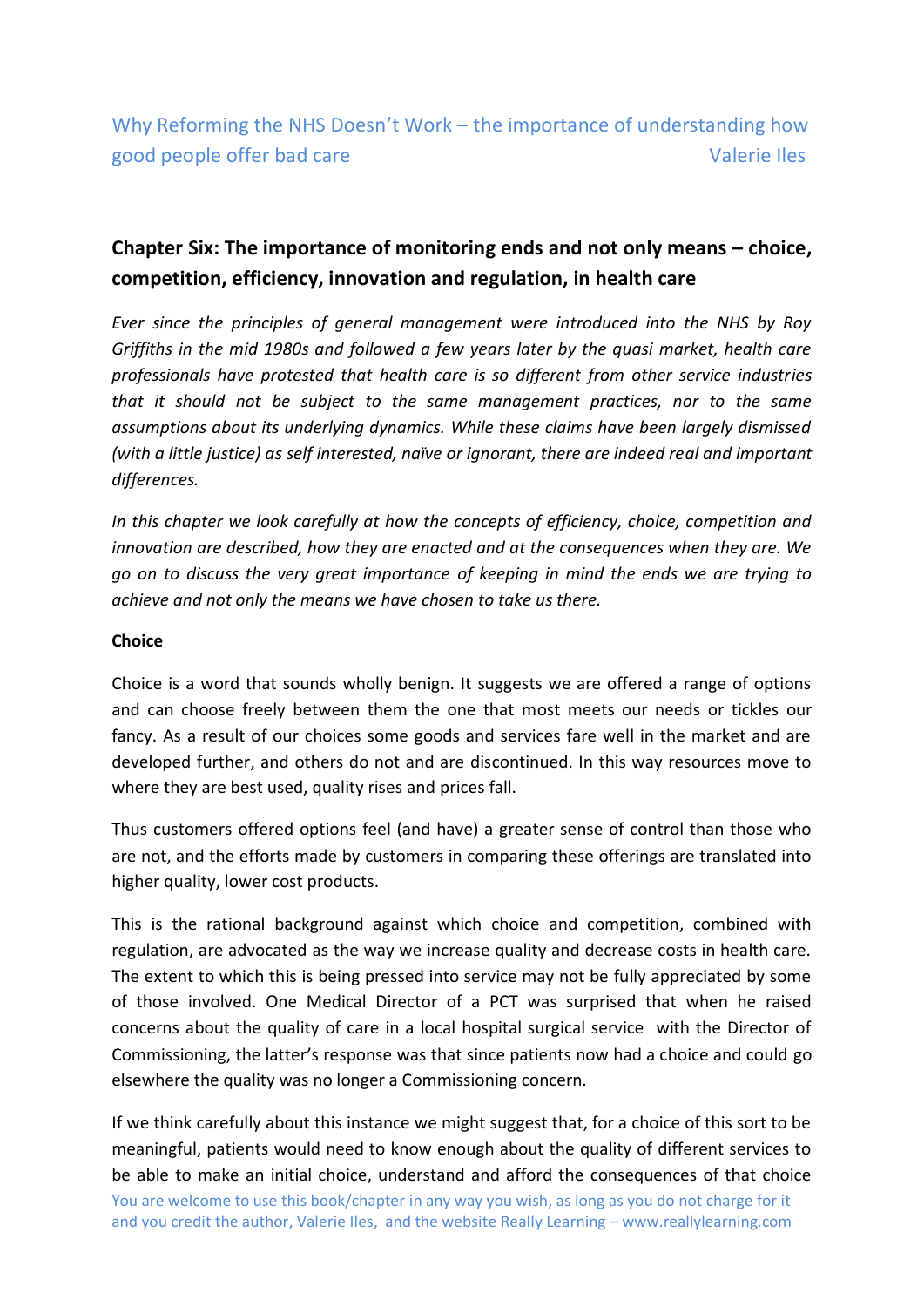(e.g. increased travelling time for themselves and their families) and be able to change their choice midway through their experience if they find it unsatisfactory. Furthermore that they fully understand all the consequences of that choice – for example that they may be unable to access local physiotherapy services on discharge but have to travel to those attached to the hospital they chose instead. As James Harrison<sup>1</sup> notes 'these seem big assumptions, not least for the weakest who need the most protection'.

This is an oddity. A concept that sounds as though it is conferring a benefit on the patient (you don't have to go here, you have a choice of there and there as well) is instead being used for the benefit of commissioners. They now do not have to engage in that most difficult of tasks: ensuring that clinicians are encouraged to review and improve their service. Instead they can leave it to 'choice and competition'.<sup>2</sup>It is surprising how often this happens in the NHS -that a term that seems beneficial for patients turns out in practice to be the opposite. We will look at other examples shortly.

Choice has been considered by some interesting and eminent reviewers, so let us look at what they have concluded.

Amartya Sen argues that instead of being fetishistic about freedom of choice we should ask if it nourishes or deprives us, makes us mobile or hems us in, enhances self respect or diminishes it, enables us to participate in our communities or prevents us. Increasing choice among goods and services may not add to any of these, indeed it may impair our freedom in that it steals the time and energy that we need to put into choices that do contribute to these.

Rowan Williams observes that by making one choice we close off another, and that we are changed by our choices and can't revert to what or where we were before. This is especially true when those choices involve education or health care. Furthermore the very fact of having these choices changes society. Choice in education is increasing inequality. 'Wanting what is best for the growing generation' is not the same, he is surely right to argue, as 'wanting what is best for my child', and giving individual choice leads to a loss of corporate responsibility in education: a 'shared responsibility of inducting children into a social environment with at least some common values and the providing of what is needed to understand and question that environment in terms of its success in embodying those values'.

Furthermore, choice does not always even feel like a good thing: Barry Schwartz writes of the 'tyranny of choice', citing research that people are happier with the chocolate they

 $<sup>1</sup>$  A member of the learning set whose paper on choice is the basis for this section.</sup>

 $2$  Making the assumption that hospital managers will see the need to encourage their clinicians to do so – but we have been here before – see Chapter One.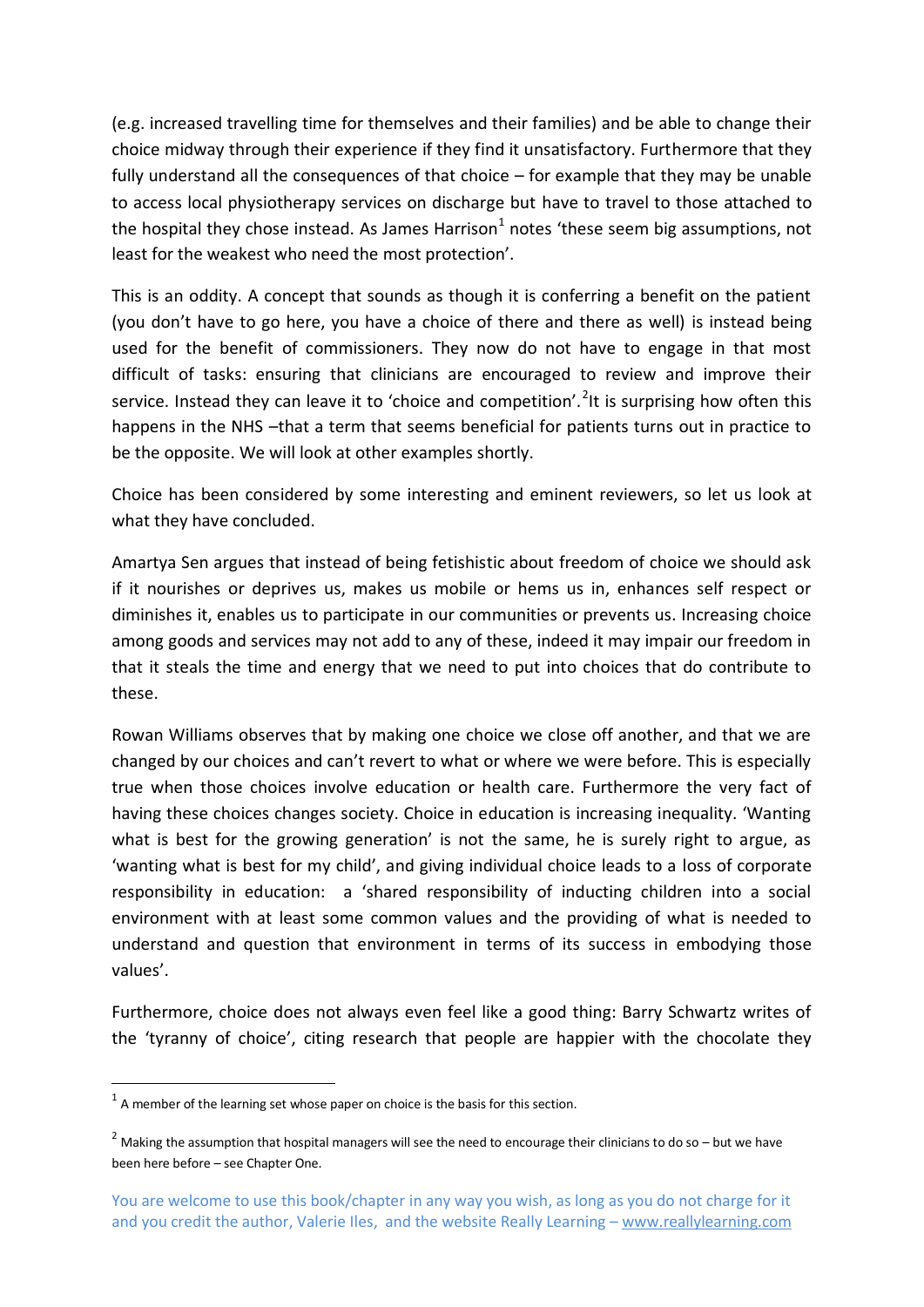choose when given choice of three chocolates than when confronted with a choice of 20. He argues that while we embrace choice in that it gives us control over our lives that we wouldn't have without it, 'just because some choice is good does not mean that more choice is better'.

Indeed when we think about it, can we be sure that the options available to us in health care can be described in terms that are meaningful to the chooser? The indicators available about different care providers do not reflect in any way what *being* there will feel like, and nor they do give clear indications of which option will achieve superior clinical outcomes for the chooser (even if they can for 100 patients allocated the same diagnosis they cannot for an individual). Thus GPs report that patients usually ask which they, the doctor, would choose, and they sometimes see this as childlikeness on the part of patients. It is however an indication that patients do not know *how* to choose, and that they believe the doctor will know more about the options and about how to make that choice than they themselves do. If we think about this more carefully we can see that this kind of choice is either terrifying or meaningless. If it is a choice that is a matter of life or death, better or worse clinical outcomes, then that is surely a terrifying responsibility for people with no clinical knowledge. If it is a question of whether the bedside phones are provided by operator X or Y then that is of so little consequence as to be meaningless. If we are to be given choice let us have an honest debate about what aspects we want to be able to choose.

It has been said, and often, that the public do not want choice, they want the local hospital or school to be good (and as good as any other). But then we need to ask the question: how do we ensure that every local hospital IS good? If the argument is that the effort that goes into making that kind of choice translates into good services for all then we could ask the question: if the public do have to make some effort if every local hospital is to be good, what kind of efforts are we prepared to make? If we put it that way we could have a good debate about it, consider what other options there are and choose between them.<sup>3</sup>

One of the options we might devise could involve finding ways of generating some form of local pressure informed by real experiences and by an understanding of the options and approaches available elsewhere.

How? A committee? (oh no!). No really not. Giving patient representatives the responsibility of making decisions on behalf of all patients is lazy and crazy. What is needed is really credible meaningful information, perhaps serious, in-depth feedback from patients after every encounter with services about what it was like to be a patient and about the kind of details that enhanced or diminished the care they received. Routine follow up from

 $3$  After all there is a lack of internal logic if we have no choice about whether we have choice.

You are welcome to use this book/chapter in any way you wish, as long as you do not charge for it and you credit the author, Valerie Iles, and the website Really Learning - www.reallylearning.com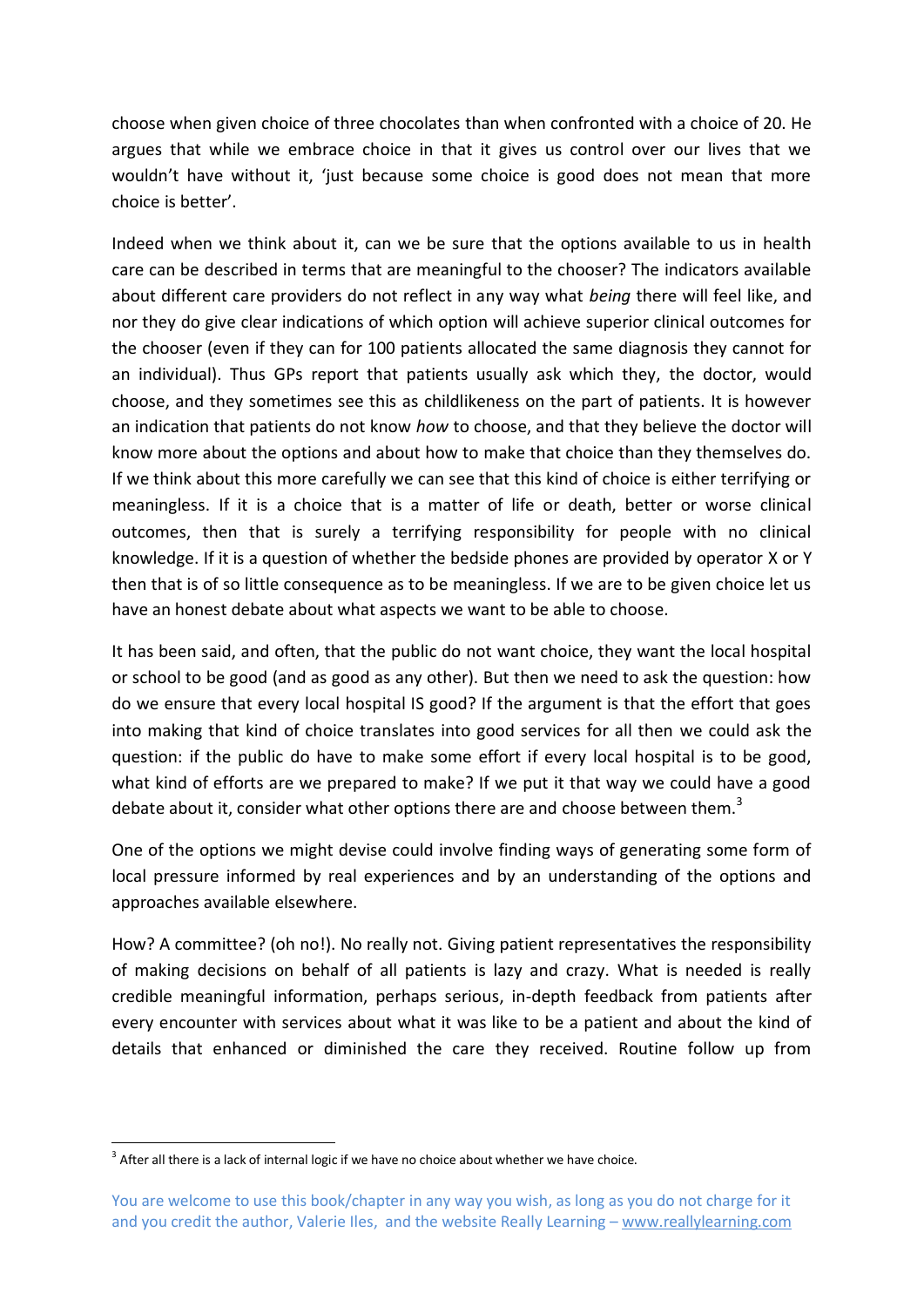independent researchers could provide rich, multi faceted, useful information in a way that the current patient surveys simply do not. $4$ 

Such an exercise would need to be combined with some means of finding out how services had used this information, and perhaps this could take the form of a carefully considered report,<sup>5</sup> by an independent body, of what people have said and how the service has responded. The public could then take an interest in this and discuss it (both rationally and emotionally), in a number of different forums.

But this is only one idea. Exactly what could be done to make the most effective use of the time and energy of patients and public could only be devised (and revised and re-envisaged) over time, and there will be many who talk of apathy and the difficulties of involving more people than a few activists. There is considerable electoral evidence however that very many people care deeply about the NHS, so finding a way of tapping into their support must be possible, but only once we decide to re-take responsibility for quality and costs and not leave them to processes like choice and competition. Another way of describing this is to remember our definition of care (acts of work or courage in pursuit of flourishing) and use it to find ways of helping people who care about the NHS to do so. This is so much more exciting and liberating and has so much more potential than the imposition of choice and competition in the belief that it will, magically, result in better and cheaper care.

So choice is important, even essential, but the choice that is important is that about how we ensure that care is of good quality and is affordable, choice is not an end in itself.

## **Competition**

1

The value of competition is that it energises, it increases creativity and reflection and leads to better ways of doing things, or cheaper, or ways that are both better and cheaper.

Well sometimes it does this. Or rather: some kinds of competition do this. The kind of competition that yields good results is where I look over my shoulder at any rivals, notice what they are doing, and think 'oh is that what they are doing, I could do that, in fact I could do better than that, let me see…' Or 'oh I hadn't thought of that' or 'oh are they reviewing that aspect of care? What would we find if *we* did?'

<sup>&</sup>lt;sup>4</sup> This is done routinely some fortnight after discharge for many Not For Profit hospitals in the US. Discussed with CEOs from NFP hospitals at an ODPN seminar in 2006

<sup>&</sup>lt;sup>5</sup> Many will protest that this (or something like it) is already being done. And indeed there are transactional variants of this aplenty, all devised with good intentions but ensnared in the management method. For this to be real we need a different kind of dialogue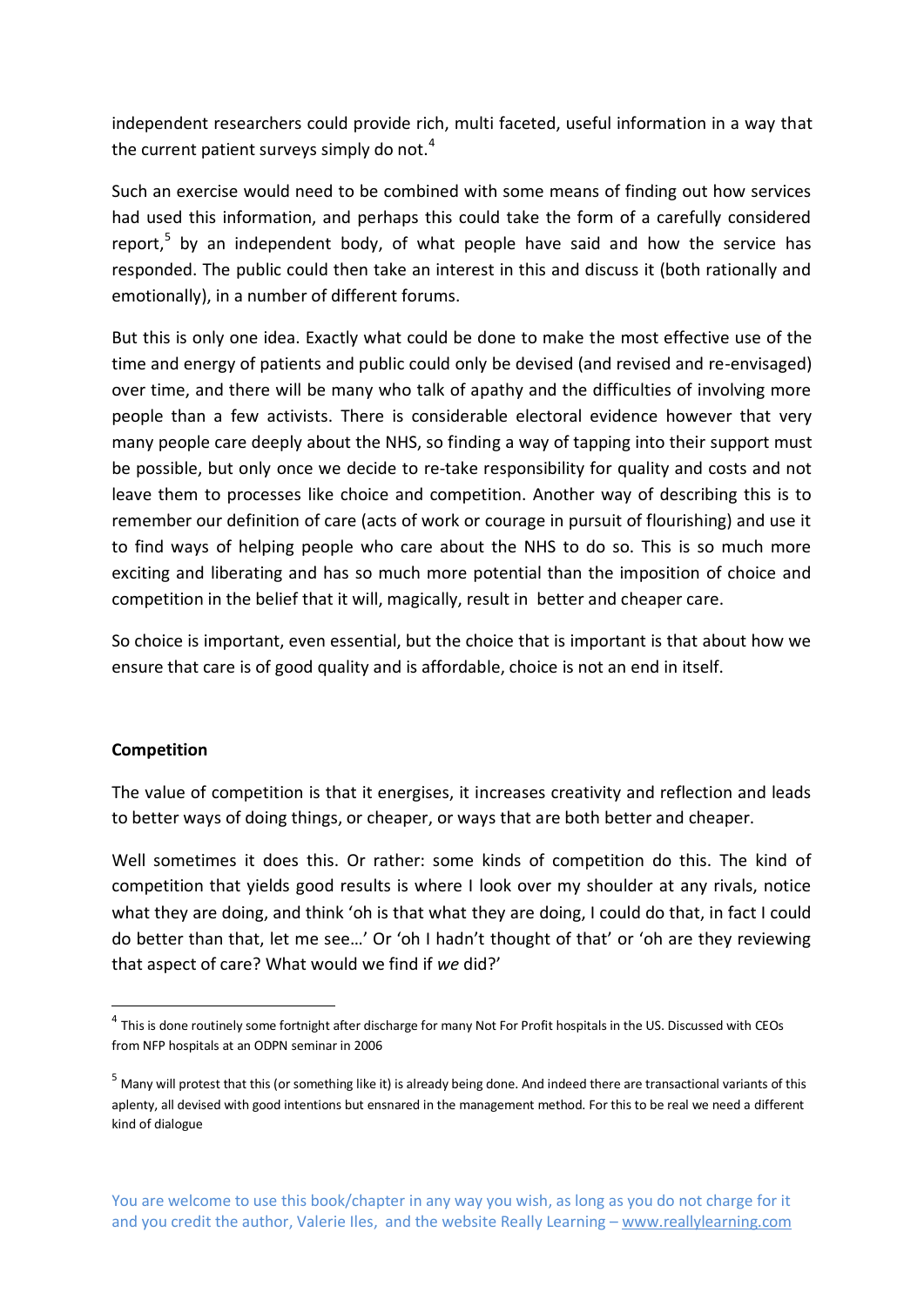Many kinds of competition do not lead to this. Instead they lead to concentration of power and assets, 'winner takes all' market domination, protectionism, risk aversion, increasing bureaucracy about tendering for contracts etc etc and results in an *increase* in costs *overall*.

In a cash limited service of vital importance increasing overall costs in this way is, clearly, a matter of great concern. It takes money away from *real* things and diverts it into these paper trails, tendering processes, back covering, and other unproductive activities. Worse, it leads to a race to the bottom, in which, for example, NICE guidelines become not a baseline but an upper limit.

So we need to ask the question: in the NHS what would a good level or type of competition look like?

Do we need it at all? Well we need something to 'keep us honest', by which I mean steer us away from complacency, arrogance and waste. But we need to be clear what it needs to keep us honest about, and that is *reflecting on our performance, reviewing the quality of the services we offer, challenging ourselves and each other to perform better and to design services that are better and cheaper.* To do *that* we need to be doing the sort of things we described in Chapter One: supporting, enabling and challenging everyone involved, including high status individuals and groups who are mostly untouched by the pressures of competition.<sup>6</sup>

In other words, it isn't competition that works it's this: supporting, enabling and challenging. Competition is only the means of getting to this, it's not an end in itself. Economists will tell you that competition leads to the four Is: innovation, information, investment and incentive,<sup>7</sup> and you can tell this is economist speak because it is so depersonalised. If we put people back in then it is about people choosing to innovate, people receiving and acting upon information about the quality of their services compared with others, people choosing to invest in areas that will yield a better return, people receiving rewards for efforts they make. Put that way we could suggest that the kind of quasi market we have in health care does not in fact produce these features and we could usefully design the competition we build into our system so that it does do this, not more and not less. Thus competition that is healthy and productive should look different in different industries and the different settings within them and we should be suspicious of any attempts to introduce a particular kind of competition just because it is perceived to be successful elsewhere. $8$ 

**.** 

 $^6$  Are we really going to get rid of a highly specialist consultant it has cost millions to train? When it comes to a standoff? However vituperative the discussions at the time the consultants are much more likely to be working in similar ways with similar patients 1-2 years later than are the managers who berate them to be in their same job.

<sup>&</sup>lt;sup>7</sup> See for example Peter Jay's Road to Riches

<sup>8</sup> E.g. utility industries

You are welcome to use this book/chapter in any way you wish, as long as you do not charge for it and you credit the author, Valerie Iles, and the website Really Learning - www.reallylearning.com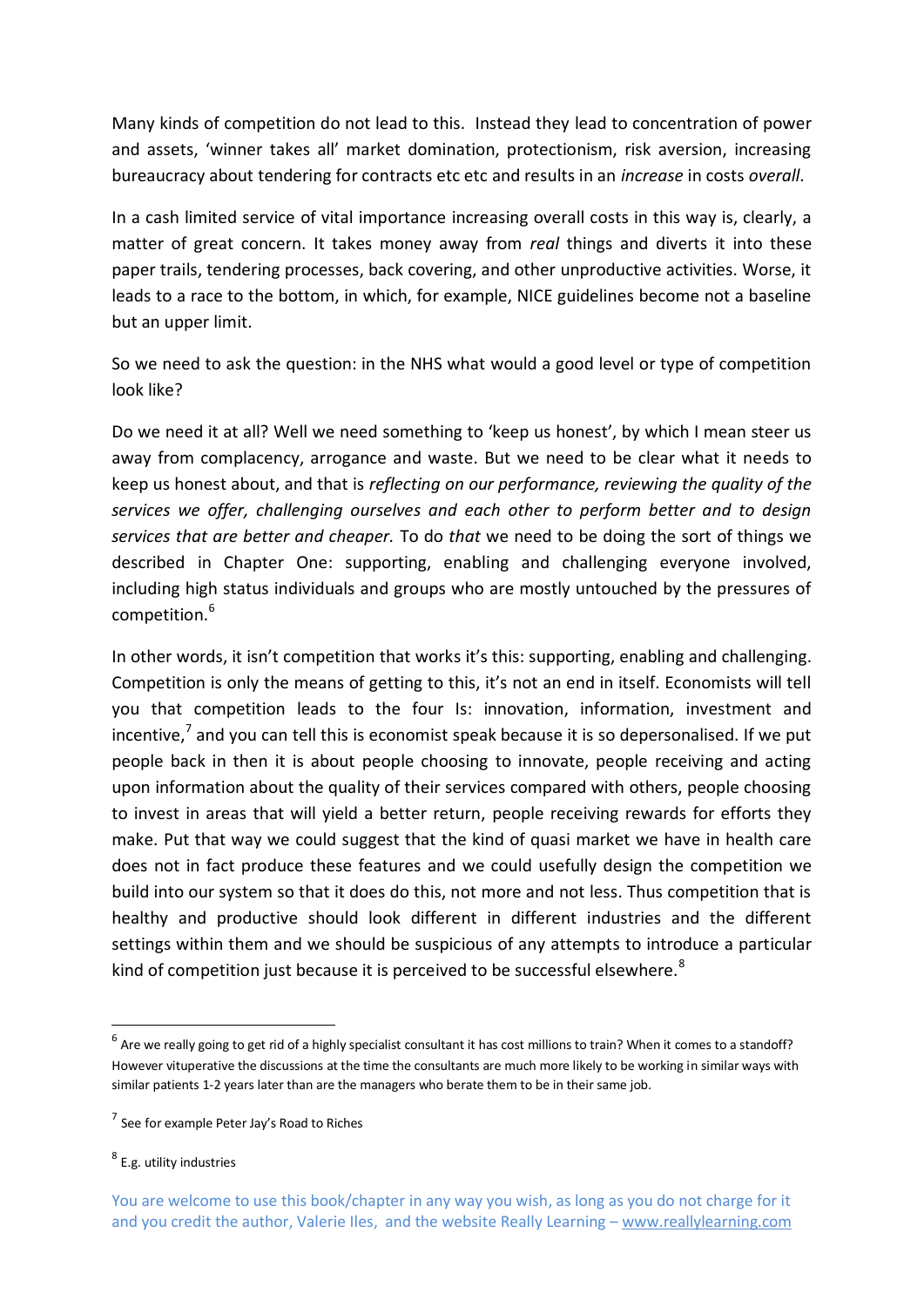While we are talking about economic perspectives on competition in health care we should not ignore Michael Porter's analysis that competition in health care (in the US anyway) is not working because it is too broad (the competition is between hospitals and not between, e.g., urology services), too narrow (it involves only part of the pathway) and too local (services should be able to compete for custom over a wider geographic area, leading to centres of real excellence). Our argument about the kind of competition Porter advocates is, again, that there is nothing about it that will lead inevitably to the reflection needed. It could easily lead to major centres in which clinicians are protected from the need to reflect by the size of the budgets available to buy the new kit that will appeal to patients.

But is not only that unhealthy competition does not lead to better care (because it does not lead to the reflection and review that would deliver better care) but, worse still, it will be reflected in bad behaviours at all levels of the system. Complexity theorists with their understanding of fractals $9$  would predict not only competition between organisations but stressful competition between patients, between practitioners, between services, even between health care systems (for example the NHS stealing staff from around the world).

Once again we have a word with benign connotations enacted in a way that delivers unhealthy consequences.

#### **Efficiency**

1

When you are making baked beans efficiency is great. We want beans that are healthy and tasty and cheap, we don't want any resource to be wasted in their production because that would increase the cost. And in health care we also don't want to increase the cost so we also want to avoid any waste.

To ensure this we talk of the importance of doing the right thing at the right time in the right place in the right way. And doing the right thing at the right time in the right way in the right place sounds great, indeed one would be thought disagreeable, if not perverse, to protest. But it makes a major assumption: that we know what 'right' is. And behind that assumption lies another: that there is such a thing as 'right'. But very often there is no single 'right' answer or approach. There might be a best. Or a better and a worse, and it is often more helpful to think in terms of those. More or less compassionate can sometimes be more helpful still.

The 'better' way to care for someone may involve giving them time. Or close attention. And to time and motion experts the first will look inefficient and the second will be invisible.

<sup>&</sup>lt;sup>9</sup> Fractals: the behaviour found at one level of a complex adaptive system replicates behaviours found at every other level. So if we introduce competition at one level (between organisations) we will eventually find it at every other level, including between patients, as well.

You are welcome to use this book/chapter in any way you wish, as long as you do not charge for it and you credit the author, Valerie Iles, and the website Really Learning - www.reallylearning.com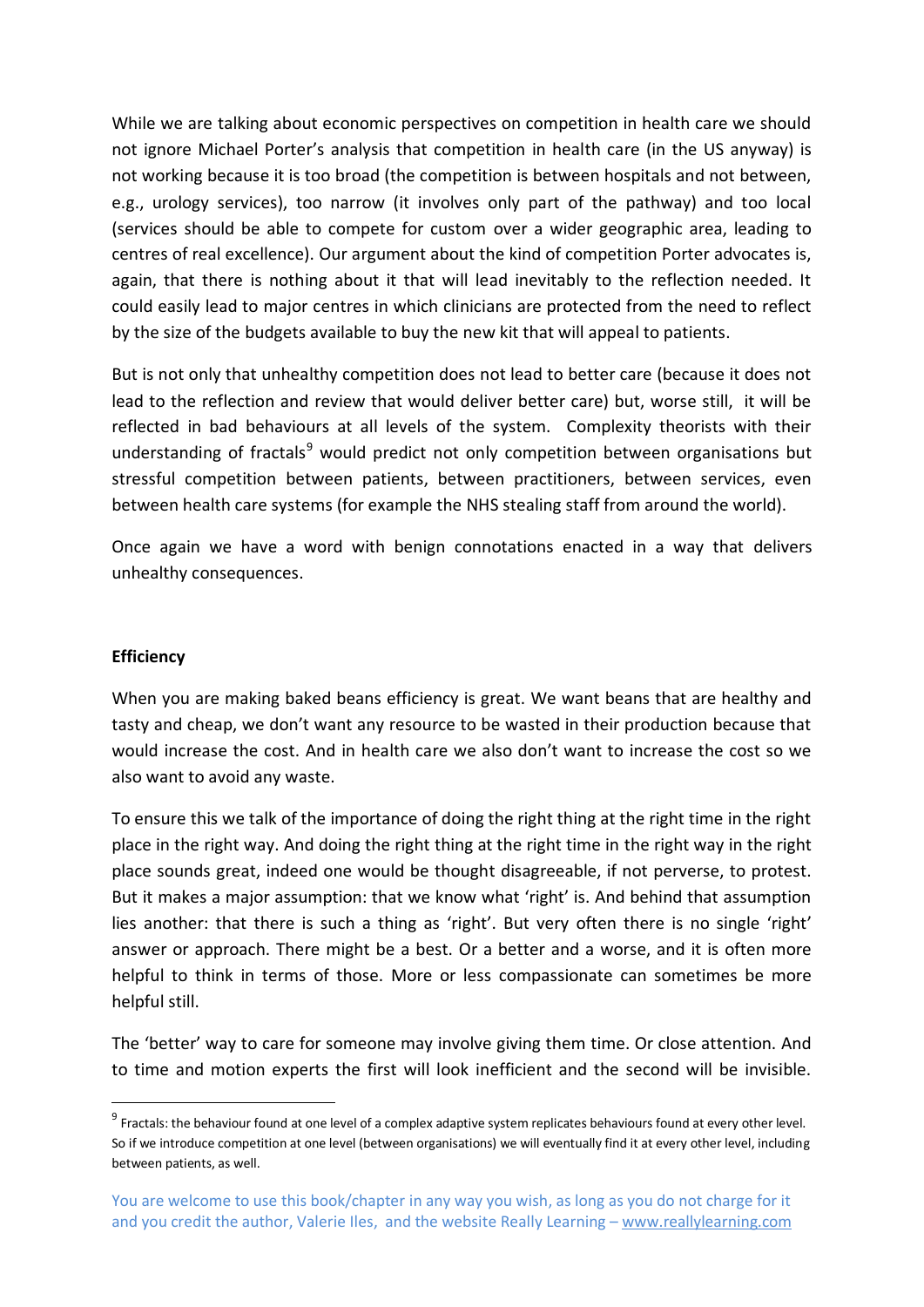Because these efficiency experts are looking for something that is not health care. What they are interested in are things like: How many people had their dressings changed? How long did it take? Could they have been done quicker or cheaper? How are people being given information? Are there quicker or cheaper ways of doing so?

But the outcome we care about isn't the speed of the dressing and how many dressings, or that people are given information; it is that a patient (a person) becomes reassured, and on a path to recovery at a time when they may feel vulnerable and unsure. And if that is our outcome then to see how efficiently we are achieving it we will have to find different ways of measuring.

Of course we must not waste money, we must make sure it is used wisely, and we could even call that using it efficiently – but only if we can agree on what our desired outcomes are.<sup>10</sup> If we could do that then we could indeed think about the most efficient way of getting there. As we did so, we might find that we have to turn some current assumptions on their heads. If we saw our outcomes as including patients' confidence in their treatment and their care giver, then we might find that, for example, rather than reducing skill mix as we have done for years, we should enrich it again. $^{11}$ 

In other words: if we are to be 'efficient' we need always to keep in mind our ultimate purpose. In health care it is sometimes the case that both the purpose and the processes that will lead us to that purpose are clear. In these cases (in the domain of the known – see Chapter Four) efficiency is a concept that can be helpful.

Often the desired outcomes are multiple and to some extent individual, and are more 'fuzzy' – they can be articulated but not easily measured. In the domain of complexity efficiency is not a concept that is helpful. Nor is 'productivity'. 'Wise use of resources' is language much more likely to prompt the reflection and redesign that will yield results.

What does a focus on efficiency lead to?

- Skill mix reviews where we look at what people DO, not how they are thinking and what knowledge based judgements and practical wisdom they are using that inform what it is they do.
- A transfer of cost from provider to customer. Think, for example, about train companies. Once upon a time you could buy tickets on the train, thus turning up at the station with just enough time to catch your train. To be more efficient the train companies cut back

 $10$  This is a point well understood by academic economists but to their foot soldiers, local performance managers, it is not so clear.

 $11$  Not at greater expense. There is an argument that replacing two health care assistants with one nurse not only leads to better care but costs less. This is of course the converse of the argument often used.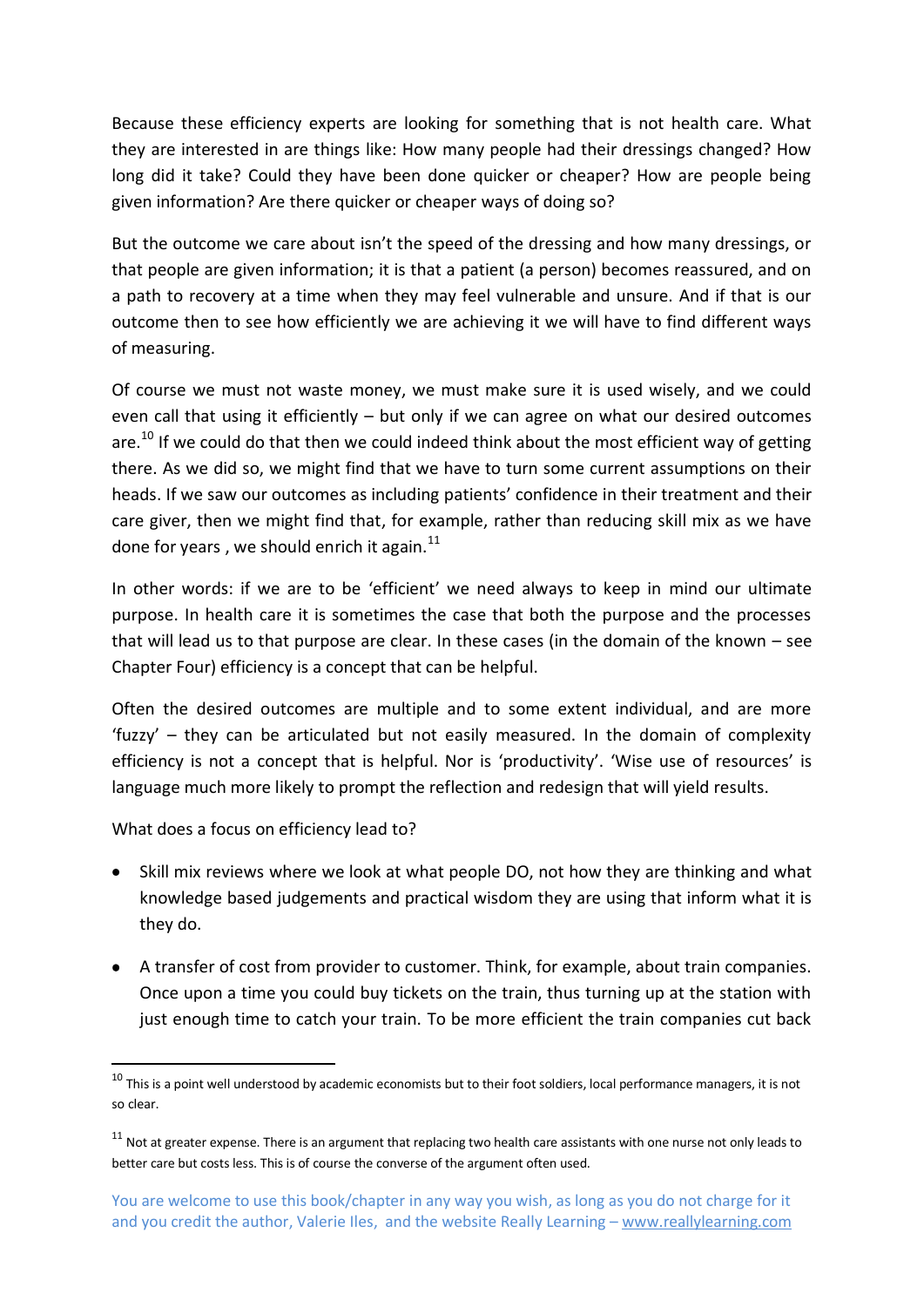on ticket inspectors on the trains and made it a fineable offence to travel without a ticket. Now you have to arrive at the station with enough time to join the queue at the ticket office or machine to buy your ticket. That is a direct transfer of cost from them to you. This isn't efficiency it is theft.

- A belief that you can take money out of a service without losing anything of value. At dinner a Director of Social Services was heard to boast that he was he was able, through commissioning, year after year to take money out of his services and achieve the same results – apparently completely ignorant of the enormous impact this had on the staff and clients of the voluntary sector organisations he bought them from. The fact that the consequences of this kind of action do not show immediately does not mean there are none, as BP and the water companies and many more organisations have all found out.<sup>12</sup> and unless they are taken very seriously the values of the commissioner can be conveniently ignored when contract decisions are made. $^{13}$
- A belief that the private sector is better at managing resources than is the public sector.

Since this is a widely held belief (that the private sector is better at managing resources) let us look again at a concept introduced briefly in Chapter One.

Many private sector organisations ensure they harness resources efficiently (maximize productivity) by using four approaches:

- 1. *cuts* they make sure they cut out unnecessary expenditure and in some cases cut out customers they cannot serve profitably
- 2. *rationalisation* they rationalise production from several facilities into one, *realising* all the synergy that they can. In health care we would call that reconfiguration
- 3. *redesign* individuals and teams work together to redesign flows and processes so that they are as efficient and customer focused as possible
- 4. *reflection* individuals and teams reflect on their own performance on an ongoing basis to see how they can improve it.

All four of these methods can be (and are) used because staff can be incentivised and required to do all four, in other words they are part of a *connected* hierarchy.

In a hierarchy that is *disconnected* staff cannot be *required* to engage in these and *incentivising* them to do so is difficult (because the things they value are not in the gift of managers, e.g. papers and citations in prestigious peer reviewed journals, the regard of renowned peers). Thus in a disconnected hierarchy efficiency is pursued by means of only

<sup>&</sup>lt;sup>12</sup> As described by many observers including for example Anthony Hilton in the London Evening Standard.

 $13$  Have you checked the terms and conditions of the people actually providing your patient transport now that these services have been contracted out? Minimum wage and no pension is not unheard of. While the Trust manager who negotiated that deal may congratulate him or herself on a great deal it feels like stealing from the most vulnerable.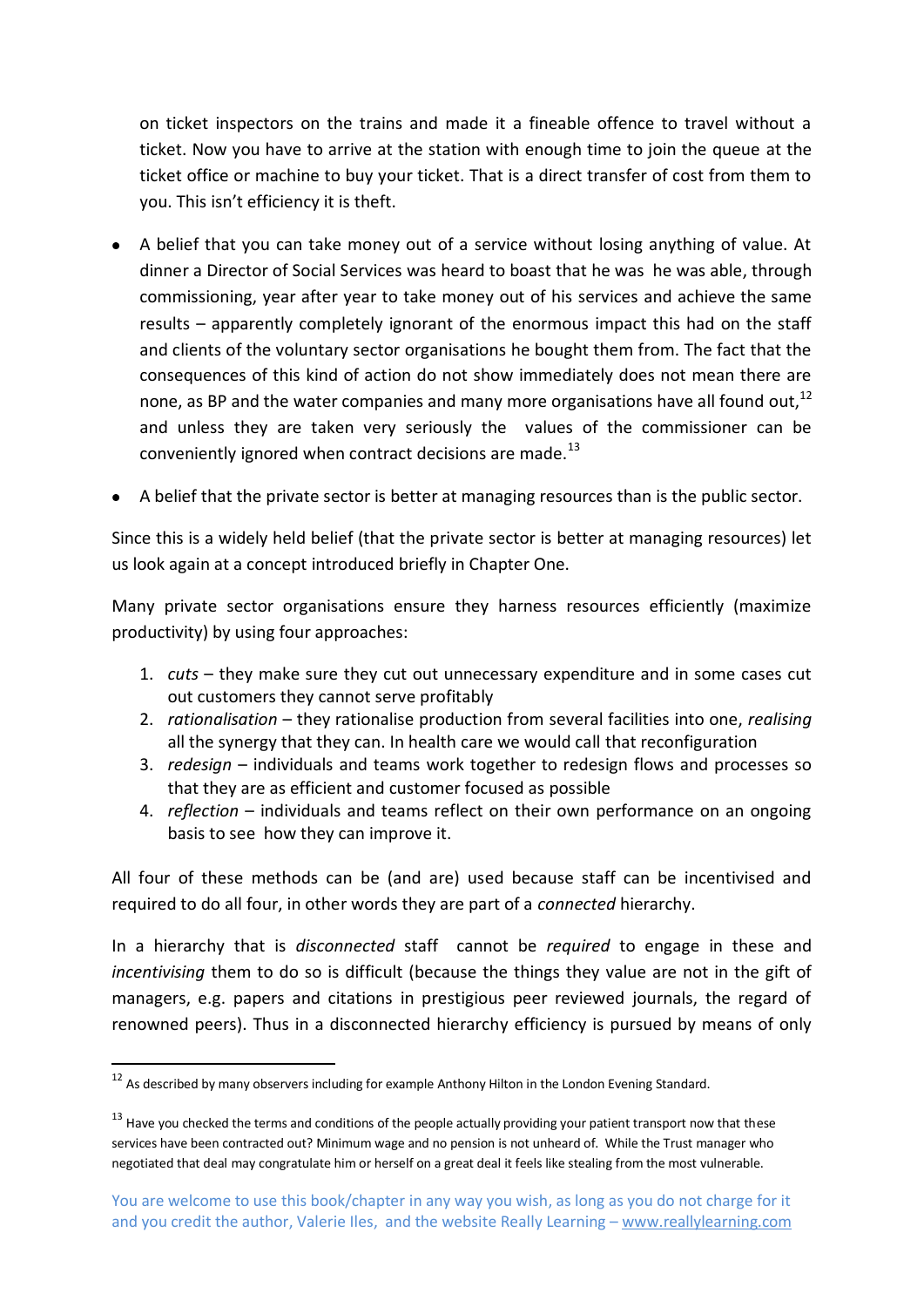the top two options (cuts and rationalisation). This is a pity since these will produce only one-off savings – it is the other two forms that yield ongoing productivity improvements.

So it is not the ownership that matters (public, private or social enterprise<sup>14</sup>), it is whether the hierarchy is (or can be) connected or whether it is important that it is disconnected. A misunderstanding of this is often what leads to the charge of 'cherry picking', when NHS professionals look at the work of independent sector providers. These latter offer good and efficient care in the sort of cases that lend themselves to protocols. Professionals here are operating in the domain of the known (Chapter Four), the leadership can be 'feudal', in other words it is clear what is the most appropriate pathway and everyone is happy to agree to this. The hierarchy is effectively connected.

In more complex cases where professional judgement and practical wisdom are needed It will be important to allow professions to 'muddle through elegantly' amending decisions in light of events as they unfold. Here the hierarchy will be disconnected.

Those making the charge of cherry picking have a valid case, or would do if in their own practice they distinguished between cases that could be efficiently systematised and expedited and those that required their professional judgement. They would then be able to compete for the cases that benefit from stream lined protocols and rapid throughput and retain their ability to offer a different kind of care in cases that require the exercise of their professional judgement.

So it is not the ownership that makes a difference , it is a firm commitment to good outcomes and to wise use of resources and the ability to work constructively with (i.e. support, enable and challenge) high status professions. This can be found (or not) in all three sectors: private, public and voluntary.

Just as an experiment to end this reflection on efficiency compare these two questions: 'What is the most compassionate use of this money?' and 'What is the most efficient use of this money?'

As you do, make sure you think widely enough about compassion: the most compassionate use will yield care that meets the needs of the greatest number of people. Compassion is a response to an understanding of the needs of others. So, to increase compassion and therefore reflection, redesign and innovation towards better and cheaper care, we must help HCPs to understand more about those who need their care, what those needs are, and the impact of the processes of care on their lives. An emphasis on compassion can motivate

-

<sup>&</sup>lt;sup>14</sup> The rhetoric abounding in the current enthusiasm for social enterprises insists that since every member of the organisation becomes an equal owner, decision making will be transformed and creativity unleashed. But equal ownership rights do not outweigh the differences in status that are accorded by wider society. Organisations made up of members of different status have only functioned as egalitarian democracies when there has been a benign dictator insisting upon it. Julian Tudor Hart has written of the paradox of this.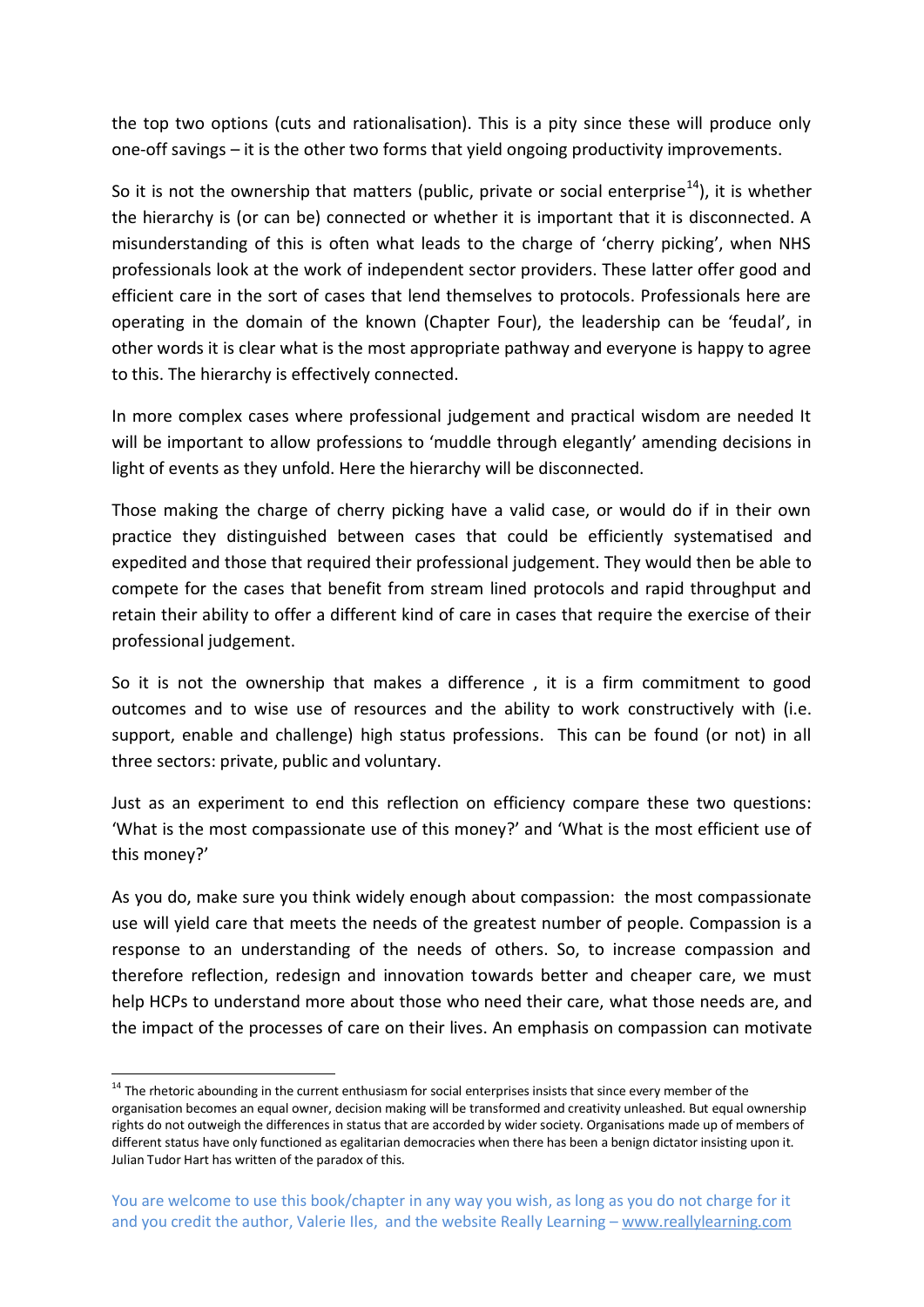them to offer services that meet as many needs as possible by using resources as wisely as they can. A focus on efficiency, by contrast, provides no such motivation.

## **Regulation**

1

We have not yet mentioned the role of the regulator. After all choice and competition are not the whole of the picture, healthcare organisations must satisfy the regulator about the standard of care and in this way organisations can be sure to take care as seriously as financial targets. But as we have seen in Chapter Two regulators are concerned with second order processes and not first order ones – at their distance they can do little else.

If we want good affordable care then what is needed is concerted local action with everyone playing their part. Everyone has to care about care, and they are more likely to do this than to care about second order processes to appease a regulator. Both are clearly necessary but again a focus on one (the second order) decreases commitment to the other, and thus the tougher the regulator gets the less involved will front line clinicians want to be. They will leave it to regulation experts.

There has been a history over the last dozen years of the Modernization Agency and the NHS Institute, both showing people how to improve the quality of care and its affordability. Their reports have had the potential to be very valuable. What has happened in practice? Local staff have been told by their managers to implement the reports (e.g. The Productive Ward) and to hand over the savings that result. This has inevitably led to mixed feelings for the staff charged with implementing them: enthusiasm to improve care (both by offering better care and by liberating resources to spend on other aspects of care), resentment at being told what to do and how, fear at losing more staff resource in their service instead of being able to use the freed up time to spend with patients, and a desire to sabotage these initiatives.

In a different climate these reports could be very useful. Let's reflect that alongside the complexity of the health care task there is a raft of statutory requirements of all sorts (just as one example think of the European Working Time Directive), and all the other NHS pressures of increasing longevity, increasing costs of drugs and technology, and government imposed targets. If we see them as separate tasks, puzzles, each with one person accountable for them then we end up with the kind of delivery we have now. If we saw them as contributing instead to a complex 'mess'<sup>15</sup> which necessarily and appropriately has a rich set of multifactorial aims, and we made (or rather saw, or expected) *everyone* responsible for contributing towards them, then we would need a different way of

<sup>&</sup>lt;sup>15</sup> As we have seen before, Russell Ackoff distinguished between puzzles, problems and messes. A puzzle has a right answer. A problem does not but can be approached in a way that is better or worse. A mess is a dynamic system of interacting problems.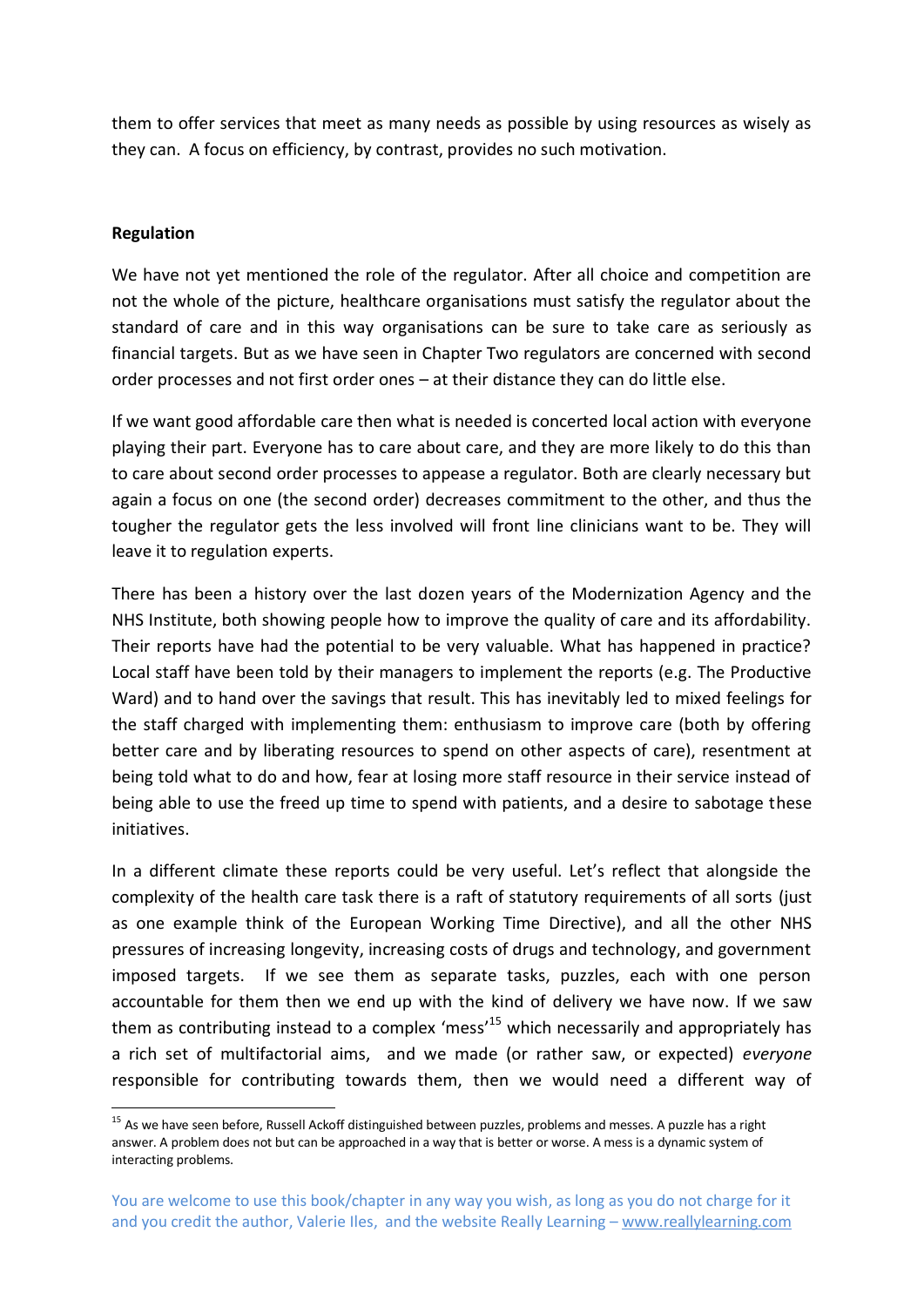managing. We would manage through conversation not diktat; through truly engaging with what people care about; fostering constructive dialogue between clinicians; giving credible, rich information about patient experience and outcomes, and about staff experience. We would take a real interest in the behavioural dynamics and day to day logistics. We would want to know whether when people turn up to work they are looking forward to the day; whether everything they need to do a good job is ready for them when they need it; or whether they are going to waste hours during the day trekking to other wards, or offices to find basic supplies or the right forms because 'theirs' are missing. We would want their views, based on their experiences, about how to improve care and use money wisely so we would find ways for these to be sought and listened to.

Size is relevant here. Current conventional wisdom has it that organisations have to be 'big enough to be financially viable'. That is a way of saying that organisations have to be big enough to afford all the specialist expertise associated with the contracting and regulatory processes. And in a system in which, as the Monitor report described, *'Providers, purchasers and transactions are the heart of the day to day running of the [health care] system'* that is the way you can think. But this is topsy-turvey thinking. If we care about good care and good use of money, we might instead say that organisations have to be small enough to allow meaningful clinical stewardship and management of the kind just described<sup>16</sup>, and then we would design our regulatory processes to support this rather than prevent it.

#### **Innovation**

One of the reasons given for competitive markets is that it results in increased innovation: innovative new products or the development of new processes. In health care these innovations will, it is said, lead to care that is better or cheaper.

Innovation is an important part of economic growth because people can be persuaded to want novel products much more easily than to replace familiar ones - novelty provokes our interest and desire. In health care, like choice, competition and efficiency, innovation has a positive contribution to make and a negative one : thinking of new ways to tackle old problems can genuinely add value; wanting to do something a new way just because it is new can be wasteful and disruptive, if not dangerous.

Innovation is not in itself either good or bad, its moral worth depends on the use to which it is put. The gas chambers of the concentration camps were an innovative use for that technology, for example. The same is true of a lack of innovation, it may or may not be a good thing and we must be careful to maintain current systems that work better than innovative alternatives. Inventive clinicians will pursue technical novelty and so will market

<sup>1</sup> <sup>16</sup> And, more generally, that decisions about organisation or service size should be based on clinical factors

You are welcome to use this book/chapter in any way you wish, as long as you do not charge for it and you credit the author, Valerie Iles, and the website Really Learning - www.reallylearning.com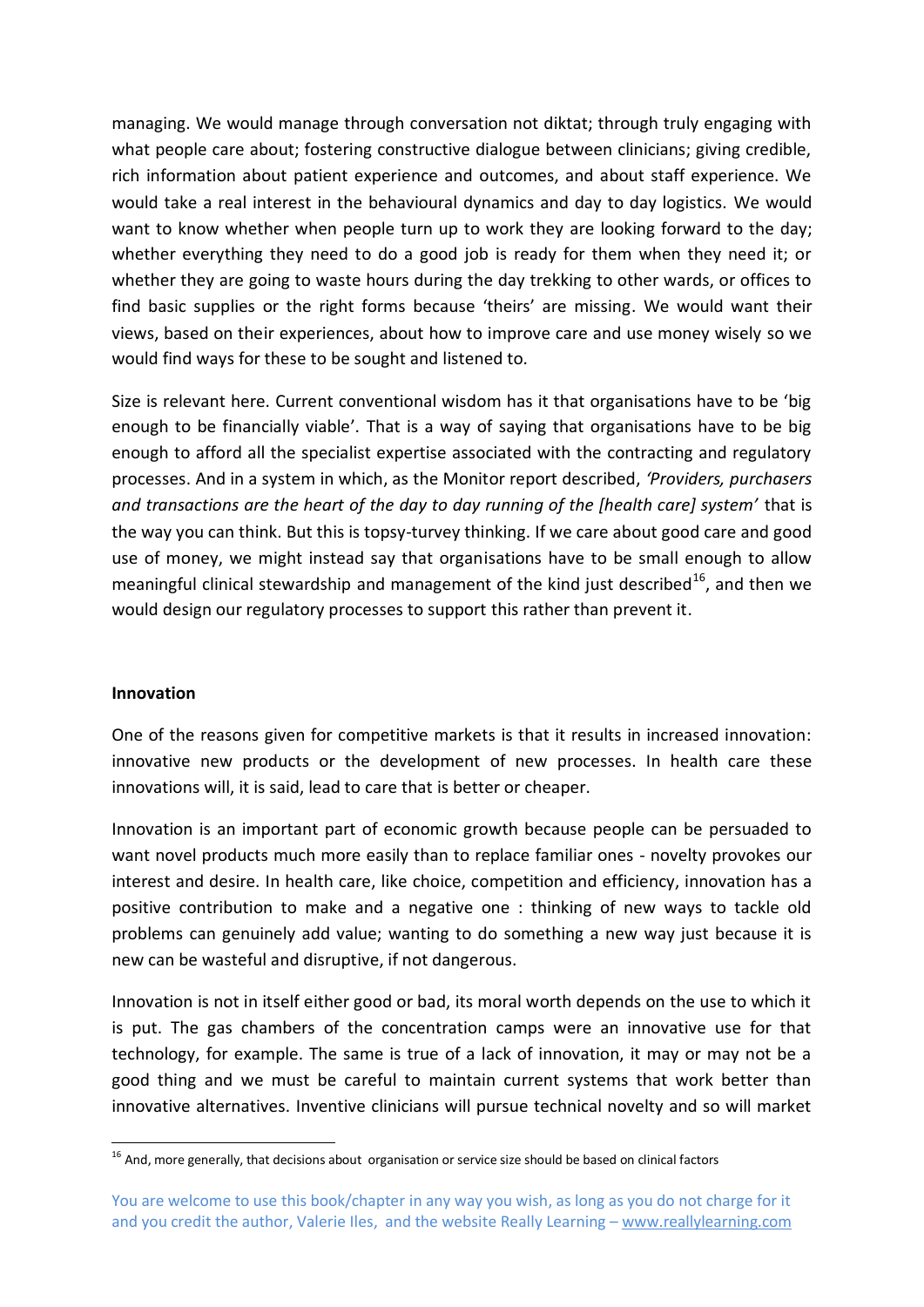driven suppliers such as drug companies and while this will be important and valuable we also need excellence in areas that aren't novel and don't require novelty so much as attention to detail and effective application of what we already know. Attentive care on Care of the Elderly wards, for example.

And let us remember that lots of innovation does not improve the quality of our lives one iota. Oh we imagine that it will, when our desire for it has been aroused by media themselves competing for snippets of information to titillate us in their infotainment role. Our homes (attics and recycling bins) can be full of goods we once hankered after but which did not affect the quality of our lives, just provided a passing distraction. In health care we can all too easily be persuaded of new illnesses (such as social shyness) or the virtues of a novel pharmaceutical solution rather than a life style one (diet and exercise).

In other words there are occasions when innovation is valuable and those where it is not. In areas like health care (with its asymmetry of knowledge and understanding) we need a buffer between the consumer and self interested competitive players in a market to help us distinguish between them. Who could that be? This is another important role for professionals – as long as the professionals are themselves encouraged to behave as professionals and not as market traders.

One of the arguments for innovation is that novel ideas use resources in better ways, but sometimes novel ideas free up resources that were used in wasteful ways only because they were available. It is believed, for example, that technological developments were slower to take place in Rome during the Roman Empire than in other centres because of the number of slaves. With this ready supply of labour there was no incentive for labour saving innovations. Another example is that of recent innovations in heart bypass surgery. Quadruple bypasses can now, in some cases, be performed 'off pump', keeping the heart going and beating throughout the surgery. Apparently some South American countries have always used a version of off pump procedures since they have never had the resources to do it any other way.

This suggests that ideas don't form or aren't supported when there is a complacent, dominant alternate incumbent. It also suggests that novel ideas respond to the amount of resource available: if there is a lot then the innovations will cost a lot and if there is a little they will cost little – whether in the public or private sector, whether there is competition or not.

So, once again, it is not innovation per se that we are seeking, it is the flexible and imaginative thinking that a genuine concern for a compassionate use of resources will foster.

Those considering a sustainable model for prosperity, one that is not based on economic growth (since that is inherently unsustainable) talk of 'alternative hedonism', that instead of

You are welcome to use this book/chapter in any way you wish, as long as you do not charge for it and you credit the author, Valerie Iles, and the website Really Learning - www.reallylearning.com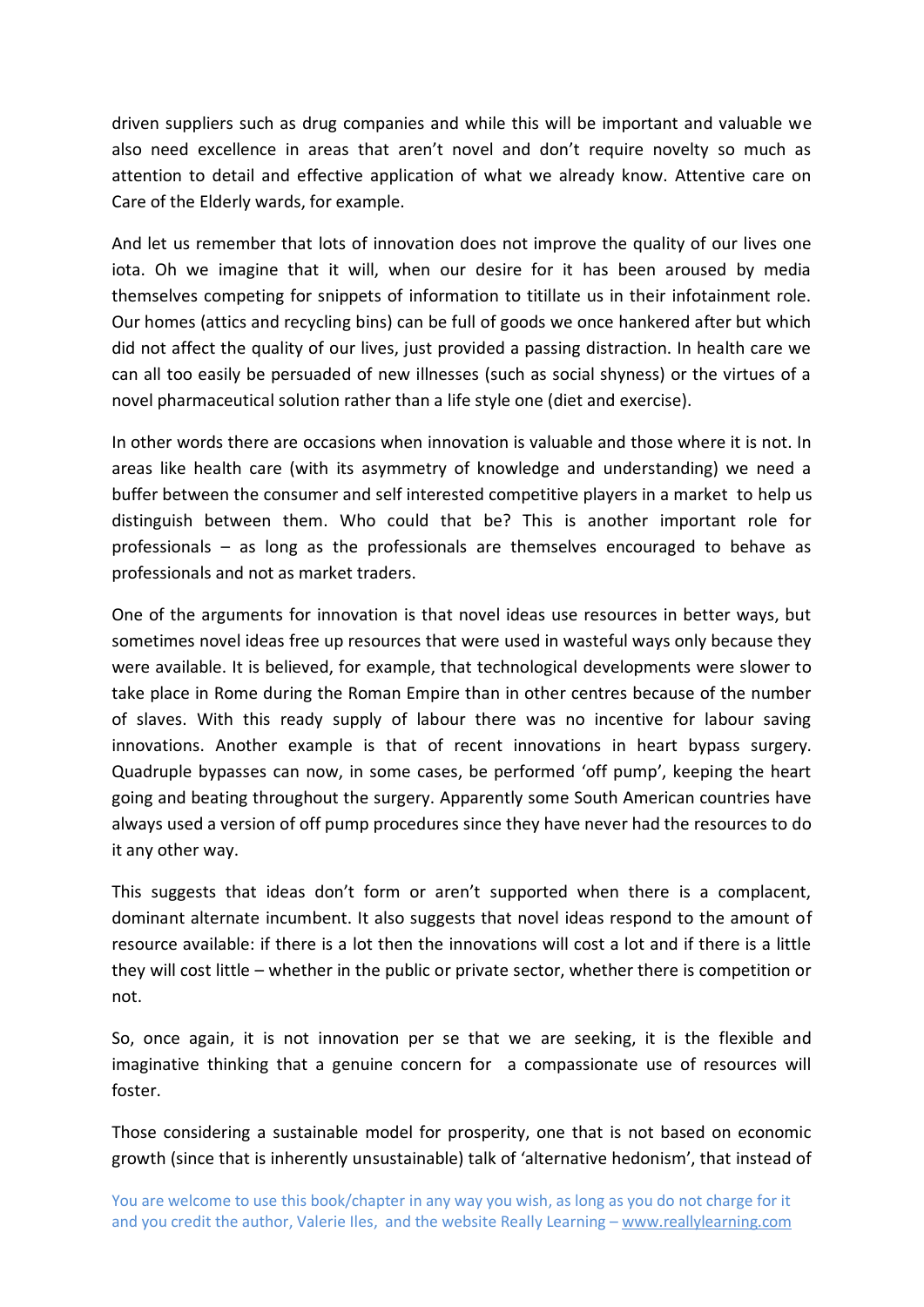finding enjoyment in acquiring new 'stuff' or new travel people are (and will have to) find it in other ways – meaningful experiences, purpose: perhaps bringing new meaning to *old* belongings or ideas. In other words using our quest for and talent at novelty in other aspects of our lives, and indeed in the way that we see our lives.

How is this relevant to health care? Perhaps it will mean that the era when patients resented time spent on health care because they wanted to get back out into the market place, earning enough to be obedient consumers, buying more stuff for themselves and their families may, in retrospect, be seen as a blip. Tim Jackson, professor of economics and author of Prosperity Without Growth describes this phenomenon as 'spending money we don't have on things we don't need to impress people we don't care about'.

But perhaps it indicates something else too. That we might change the focus of our search for novelty and put more energy into things like the quality of attention given to patients or the quality of relationship between different clinical professionals. Perhaps we will all remember the importance of the day to day conversations with others that make up much of the richness of our lives and start demanding bespoke interactions rather than automated ones. Perhaps we will find the buzz that we currently associate with novelty *goods*, in an increased sense of meaning arising from using our creativity to enhance our own abilities. Perhaps the novelty is a new us!!

What we need is people thinking creatively about all aspects of care, bringing innovation to ensuring a meaningful day for long term care of people with dementia, for example, just as much as to new devices and drugs.

## **Ends and means**

We can see, then, that choice, competition, efficiency and innovation are all too often talked of as ends, when they are not ends at all but means. If we were to specify the ends towards which they are the means then we could have a properly informed debate about alternative means of achieving those ends. Instead we hear of the importance of choice, competition, efficiency and innovation when what is meant by those words is very different from what might reasonably be understood by those hearing them.

And then we hear the argument that because it is the market that delivers choice, competition, efficiency and innovation we should support a form of quasi market that delivers none of them, not really. If not actively deceitful this argument is lazy, illogical and dangerous.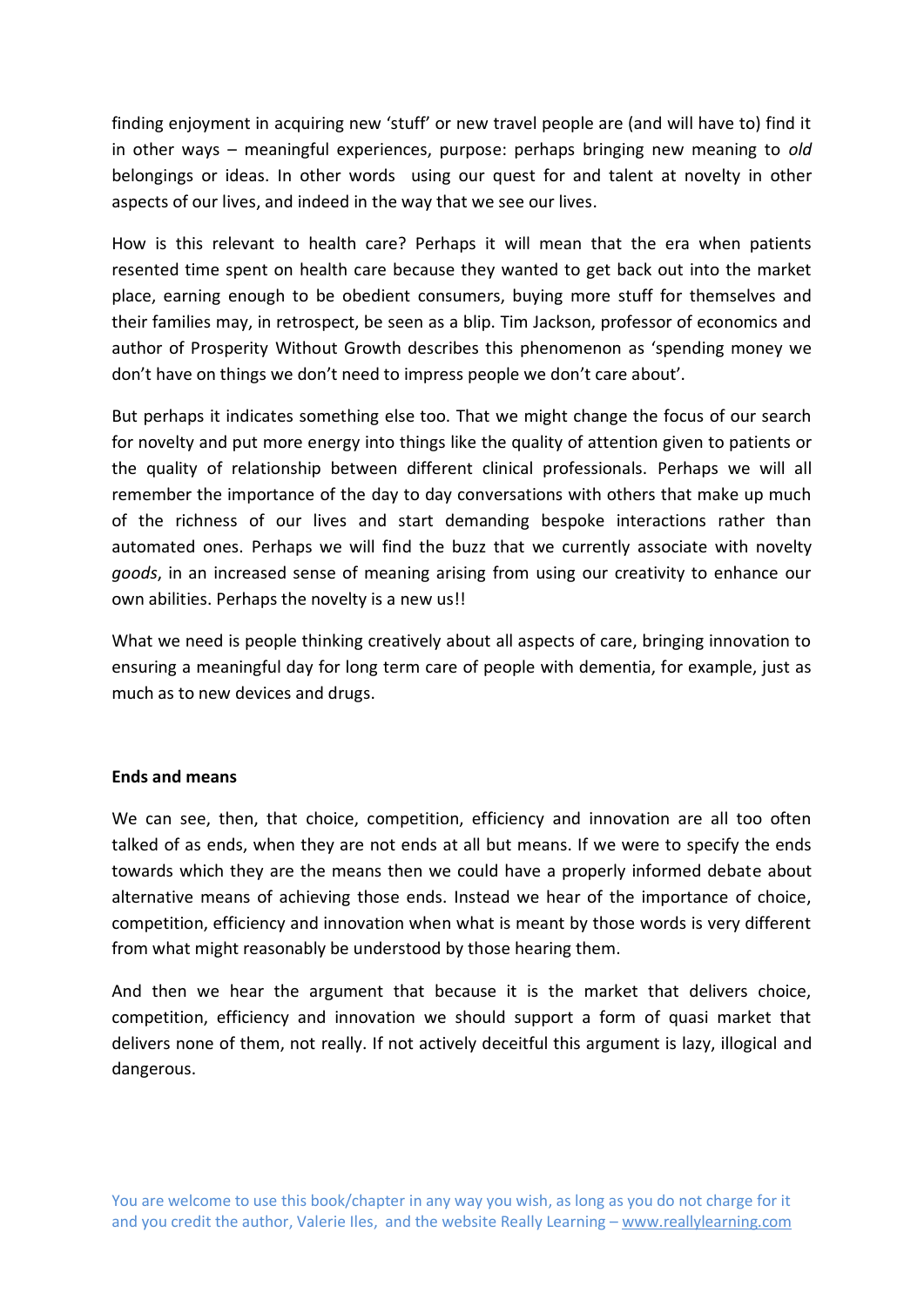#### **Language and the NHS**

1

One conclusion we might draw from this chapter is that the language used by governments about public services is interestingly paradoxical.<sup>17</sup> The term freedom is often deployed when those given the freedom feel anything but free.<sup>18</sup> The title Our Health, Our Care, Our Say is the harbinger of 'us' being told what it is that we are to be denied.<sup>19</sup>

Words like choice which seem to offer a benefit to patients instead make life (at least temporarily) easier for commissioning managers and offer no comfort to patients. Competition, that should make choice meaningful, instead takes on an unhealthy tinge when it leads to anxiety as patients feel they are having to compete with others for care. Innovation seems to benefit multinational companies more than anyone else.

When language is so slippery we need to look at outcomes rather than declared intent.

If money is to follow patients, and the market is to ensure that resources go to where they are best used, then let's have a look at just where the money does go. When it leaves the treasury where does it go? And where does it go from there, and from there, where does it end up? How much of it gets as far as front line care? Let's look too at where it is not going. How many people who might once have been on secure NHS salaries above a living wage, and earning decent NHS pensions are now on wages only just above the minimum wage and with no pension rights, needing tax credits to stay out of poverty?

Is money following patients? Are resources going to where they are best used? Let's stop just saying they are, find out and then try to find ways in which they could be.

If the tariff is supposed to ensure that hospital trusts up their game because efficient providers are rewarded and inefficient ones are penalised let us look to see if that is what is happening.<sup>20</sup> If the PFI scheme was introduced because the private sector is more able to deliver projects on time and within budget then let us look at whether the sums paid for these are, overall, greater or lesser than similar builds: either previously in the public sector,

<sup>&</sup>lt;sup>17</sup> A point made at the Think About Health Conference September 2010 by David Fuller, Emeritus Professor of English, University of Durham

<sup>&</sup>lt;sup>18</sup> Universities are now 'free' for instance to raise tuition fees to whatever level they like up to £9000 a year. Their funding has been cut so severely that they have no choice but to raise them.

<sup>&</sup>lt;sup>19</sup> Think About Health Conference: Femi Oyebode, Professor of Psychiatry at the University of Birmingham pointed out the difference: when Marks and Spencer talk of 'your M and S' they mean to offer us good quality and service. When the government talk of 'our NHS' they mean to tell us what we cannot have.

<sup>&</sup>lt;sup>20</sup> What do we find? That because the tariff bears no relation to real costs the money being 'saved', as care is moved out into primary care, is fictional and instead of efficiency we have duplication. If we encouraged instead an understanding of real costs and how they behave we could find ways of allocating overheads so that care could become flexible and responsive instead of rigid and 'demand managed'.